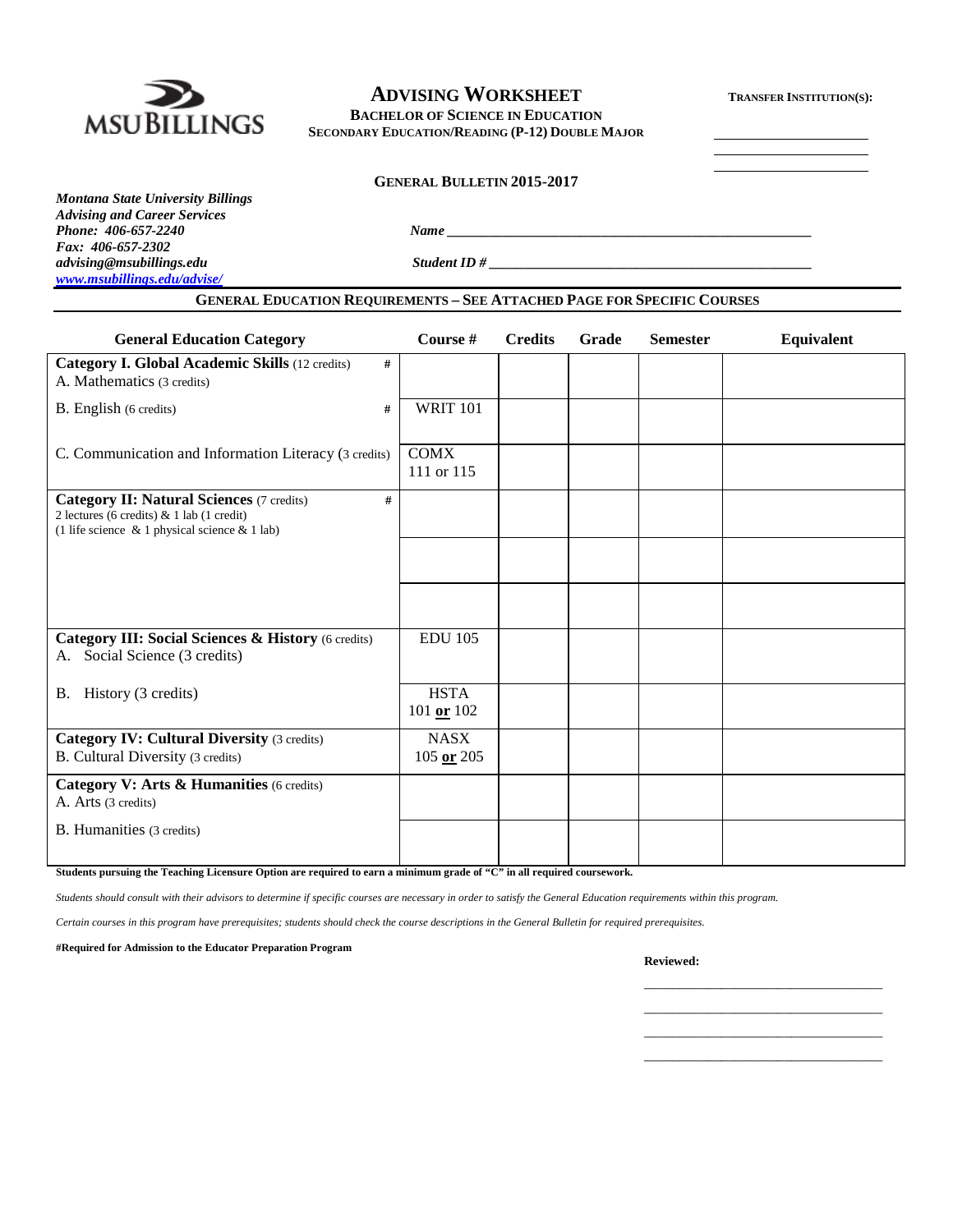### **GENERAL EDUCATION REQUIREMENTS**

|                                                                                                         | 12 credits               |
|---------------------------------------------------------------------------------------------------------|--------------------------|
| CATEGORY I: GLOBAL ACADEMIC SKILLS<br><b>Subcategory A - Mathematics</b><br>3 credits                   |                          |
| М<br>105<br>Contemporary Mathematics                                                                    | 3                        |
| <b>Extended Technical Mathematics</b><br>114<br>М                                                       | 3                        |
| 121<br>College Algebra<br>М                                                                             | 3                        |
| 122<br>College Trigonometry<br>М                                                                        | 3                        |
| Mathematics for Elementary Teachers II<br>131<br>М                                                      | 3                        |
| 143<br><b>Finite Mathematics</b><br>М                                                                   | $\overline{\mathcal{L}}$ |
| М<br>161<br>Survey of Calculus                                                                          | 3                        |
| 171<br>Calculus I<br>М                                                                                  | 5                        |
| 171<br>Calculus I<br>М                                                                                  | 4                        |
| <b>STAT</b><br>141<br><b>Introduction to Statistical Concepts</b>                                       | 3                        |
| <b>STAT</b><br><b>Introduction to Statistics</b><br>216                                                 | 4                        |
|                                                                                                         |                          |
| <b>6</b> credits<br><b>Subcategory B - English</b>                                                      |                          |
| <b>College Writing I</b><br>WRIT<br>101                                                                 | 3                        |
| 121<br>Introduction to Technical Writing<br>WRIT                                                        | 3                        |
| 122<br><b>Introduction to Business Writing</b><br>WRIT                                                  | 3                        |
| 201<br>College Writing II<br>WRIT                                                                       | 3                        |
| 220<br>Business & Professional Writing<br>WRIT                                                          | 3                        |
| 221<br><b>Intermediate Technical Writing</b><br>WRIT                                                    | 3                        |
|                                                                                                         |                          |
| Subcategory C- Communication & Information Literacy 3 credits<br>Introduction to Public Speaking<br>111 | 3                        |
| <i>COMX</i><br><b>COMX</b><br>115<br>Introduction to Interpersonal Communication 3                      |                          |
|                                                                                                         |                          |
| <b>CATEGORY II: NATURAL SCIENCES</b><br>6 cr. lecture & 1 cr. lab                                       |                          |
| Students are required to take one course from each subcategory and                                      |                          |
| at least one corresponding lab or Integrated Sciences                                                   |                          |
| <b>Subcategory A – Life Sciences</b><br>3-4 credits                                                     |                          |
| Discover Biology<br><b>BIOB</b><br>101                                                                  | 3<br>1                   |
| Discover Biology Lab<br><b>BIOB</b><br>102<br>160                                                       | 3                        |
| Principles of Living Systems<br><b>BIOB</b>                                                             | 1                        |
| Principles of Living Systems Lab<br><b>BIOB</b><br>161                                                  |                          |
| <b>Subcategory B - Physical Sciences</b><br>3-4 credits                                                 |                          |
|                                                                                                         |                          |
| ASTR<br>110<br>Introduction to Astronomy                                                                | 3                        |
| ASTR<br>111<br>Introduction to Astronomy Lab                                                            | 1                        |
| 121<br>Introduction to General Chemistry<br><b>CHMY</b>                                                 | 3                        |
| 122<br>Introduction to General Chemistry Lab<br><b>CHMY</b>                                             | 1                        |
| 141<br>College Chemistry I<br><b>CHMY</b>                                                               | 3                        |
| <b>CHMY</b><br>142<br>College Chemistry Laboratory I                                                    | 1                        |
| Introduction to Physical Geology<br>GEO<br>101                                                          | 3                        |
| Introduction to Physical Geology Laboratory<br>GEO<br>102                                               | $\mathbf{1}$             |
| Introduction to Physical Geography<br>GPHY<br>111                                                       | 3                        |
| 112<br>Introduction to Physical Geography Lab<br>GPHY                                                   | 1                        |
| PHSX<br>103<br>Our Physical World                                                                       | 3                        |
| PHSX<br>104<br>Our Physical World Lab                                                                   | 1                        |
| PHSX<br>205<br>College Physics I                                                                        | 3                        |
| PHSX<br>206<br>College Physics I Lab                                                                    | 1                        |
| <b>PHSX</b><br>105<br><b>Fundamentals of Physical Science</b>                                           | 3                        |
| Fundamentals of Physical Science Lab<br>PHSX<br>106                                                     | 1                        |
| <b>Integrated Sciences</b><br>SCIN 101, 102, 103, 104 Integrated Sciences<br>3, 1, 3, 1                 |                          |

|                                                                |     | сим эспятсы мэг шэгэмт                 |   |  |  |  |  |
|----------------------------------------------------------------|-----|----------------------------------------|---|--|--|--|--|
| Students are required to take one course from each subcategory |     |                                        |   |  |  |  |  |
| <b>ANTY</b>                                                    | 217 | Physical Anthropology & Archeology     | 3 |  |  |  |  |
| <b>BGEN</b>                                                    | 105 | Introduction to Business               | 3 |  |  |  |  |
| <b>COMT</b>                                                    | 106 | Communicating in a Dynamic Workplace   | 3 |  |  |  |  |
| <b>ECNS</b>                                                    | 201 | Principles of Microeconomics           | 3 |  |  |  |  |
| <b>ECNS</b>                                                    | 202 | Principles of Macroeconomics           | 3 |  |  |  |  |
| <b>EDU</b>                                                     | 105 | <b>Education and Democracy</b>         | 3 |  |  |  |  |
| <b>GPHY</b>                                                    | 141 | Geography of World Regions             | 3 |  |  |  |  |
| <b>HTH</b>                                                     | 110 | Personal Health and Wellness           | 3 |  |  |  |  |
| <b>PSCI</b>                                                    | 220 | Introduction to Comparative Government | 3 |  |  |  |  |
| <b>PSCI</b>                                                    | 210 | Introduction to American Government    | 3 |  |  |  |  |
| <b>PSYX</b>                                                    | 100 | Introduction to Psychology             | 3 |  |  |  |  |
| <b>PSYX</b>                                                    | 231 | <b>Human Relations</b>                 | 3 |  |  |  |  |
| <b>SOCI</b>                                                    | 101 | Introduction to Sociology              | 3 |  |  |  |  |
| SOCI                                                           | 201 | Social Problems                        |   |  |  |  |  |
|                                                                |     |                                        |   |  |  |  |  |

|                          |       | CATEGORY IV: HISTORY & CULTURAL DIVERSITY         | 6 credits |
|--------------------------|-------|---------------------------------------------------|-----------|
|                          |       | Subcategory A - History                           | 3 credits |
|                          |       | <b>HSTA</b> 101 American History I                | 3         |
| <u>OR</u><br><b>HSTA</b> | 102   | <b>American History II</b>                        | 3         |
|                          |       | <b>Subcategory B - Cultural Diversity</b>         | 3 credits |
| <b>NASX</b>              | 105 L | <b>Introduction to Native American Studies</b>    | 3         |
| <u>OR</u><br><b>NASX</b> | 205   | <b>Native Americans in Contemporary Society 3</b> |           |

#### **CATEGORY V: ARTS & HUMANITIES 6 credits Subcategory A – Fine Arts** 3 credits<br>ARTZ 101 Art Fundamentals 3 ARTZ 101 Art Fundamentals 3<br>ARTZ 105 Visual Language-Drawing 3 Visual Language-Drawing ARTZ 131 Ceramics for Non-majors 3<br>CRWR 240 Intro Creative Writing Workshop 3 CRWR 240 Intro Creative Writing Workshop 3<br>FILM 160 Introduction to World Cinema 3 FILM 160 Introduction to World Cinema 3<br>LIT 270 Film & Literature 3 Film & Literature MART 260 Computer Presentation and Animation 3<br>MUSI 101 Enjoyment of Music 3 MUSI 101 Enjoyment of Music 3<br>MUSI 114 Band: MSUB Symphonic 1 MUSI 114 Band: MSUB Symphonic<br>MUSI 131 Jazz Ensemble I: MSUB MUSI 131 Jazz Ensemble I: MSUB 1<br>MUSI 147 Choral Ensemble: University Chorus 1 MUSI 147 Choral Ensemble: University Chorus 1<br>PHOT 154 Exploring Digital Photography 3 Exploring Digital Photography 3<br>Introduction to Theatre 3 THTR 101 Introduction to Theatre 3<br>THTR 120 Introduction to Acting I 3 Introduction to Acting I **Subcategory B - Humanities 3 credits** ARTH 150 Introduction to Art History 3<br>HONR 111 Perspectives and Understanding 3 HONR 111 Perspectives and Understanding 3<br>LIT 110 Introduction to Literature 3 Introduction to Literature 3<br>The Bible as Literature 3 LIT 240 The Bible as Literature 3<br>PHL 110 Introduction to Ethics 3 PHL 110 Introduction to Ethics 3<br>PHL 111 Philosophies of Life 3 Philosophies of Life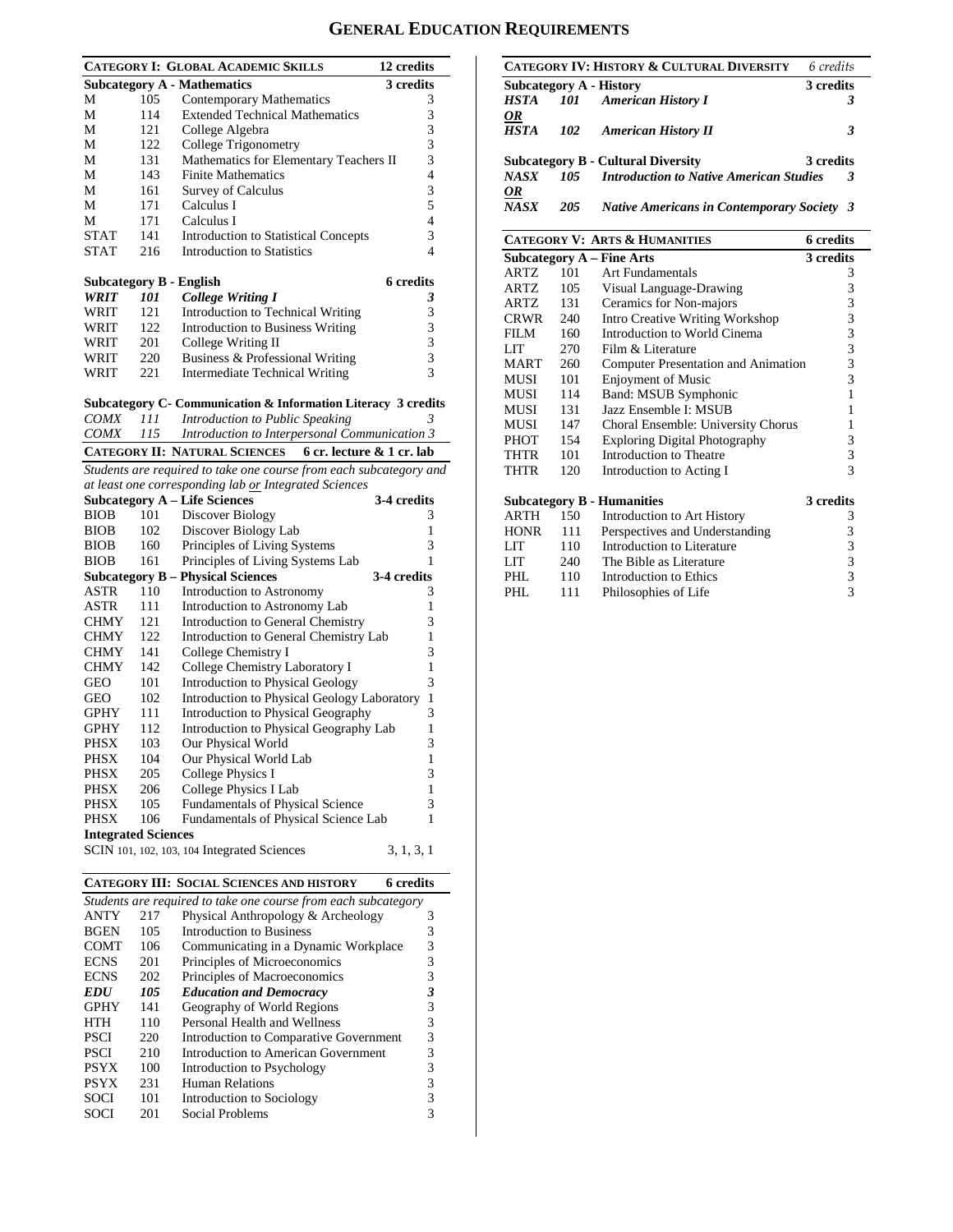|                                    |      | Course                                             | <b>Credits</b> | Grade | <b>Semester</b> | Equivalent |
|------------------------------------|------|----------------------------------------------------|----------------|-------|-----------------|------------|
| <b>Professional Education Core</b> |      |                                                    |                |       |                 |            |
| *#EDU                              | 105  | <b>Education and Democracy</b>                     | 3              |       |                 |            |
| ^#EDU                              | 220/ | Human Growth and Development/                      | 3              |       |                 |            |
|                                    | 220L | Lab (45 hour practicum required)                   |                |       |                 |            |
| #EDU                               | 221  | <b>Educational Psychology and Measurement</b>      | 3              |       |                 |            |
| ^#EDSP                             | 204  | Introduction to Teaching Exceptional Learners      | 3              |       |                 |            |
|                                    |      | (15 hour practicum required)                       |                |       |                 |            |
| #HTH                               | 412  | Drugs and Alcohol                                  |                |       |                 |            |
| <b>EDU</b>                         | 333  | Reading and Writing Across the Curriculum          | 3              |       |                 |            |
| <b>EDU</b>                         | 354  | Secondary Junior Field                             | $\overline{2}$ |       |                 |            |
| <b>EDU</b>                         | 380  | Introduction to Curriculum Planning/Practice       | $\overline{2}$ |       |                 |            |
| <b>Content Methods Course</b>      |      |                                                    | $2 - 3$        |       |                 |            |
| <b>EDU</b>                         | 406  | Philosophical, Legal & Ethical Issues in Education | 3              |       |                 |            |
| <b>EDU</b>                         | 495A | Student Teaching: K-12                             | 9              |       |                 |            |
| <b>OR</b>                          |      |                                                    |                |       |                 |            |
| <b>EDU</b>                         | 495C | Student Teaching: 5-12                             |                |       |                 |            |

\*May satisfy Academic Foundations/General Education requirements.

#Required for Admission to the Educator Preparation Program

### **Reading Major Requirements**

| <b>EDU</b> | 330  | <b>Emergent Literacy</b>                                | 3              |  |  |
|------------|------|---------------------------------------------------------|----------------|--|--|
| <b>EDU</b> | 336  | Cognitive and Language Development in Young<br>Children | 3              |  |  |
| <b>EDU</b> | 355  | Reading Junior Field                                    | 2              |  |  |
| <b>EDU</b> | 413  | Developing Student Writing                              | 3              |  |  |
| EDU        | 430  | Teaching Reading K-3                                    | 3              |  |  |
| <b>EDU</b> | 432  | Literature and Literacy for Young Adults                | 3              |  |  |
| <b>EDU</b> | 433  | Reflective Practices in Teaching Reading                | $\overline{4}$ |  |  |
| EDU        | 435  | Theories in Reading                                     | 3              |  |  |
| <b>EDU</b> | 438  | Literacy Assessment, Diagnosis and Instruction          | 3              |  |  |
| <b>EDU</b> | 495D | Reading Student Teaching I                              | 3              |  |  |
| <b>EDU</b> | 495E | Reading Student Teaching II                             | 3              |  |  |

**Restricted Electives** Select one of the following courses in consultation with an advisor.

| <b>DDI</b>     | $\Lambda$ $\Lambda$<br>434 | <b>Reading Round Table</b> |  |  |
|----------------|----------------------------|----------------------------|--|--|
| EDII<br>$\sim$ | 436                        | Storytelling               |  |  |

# **Second Teaching Major**